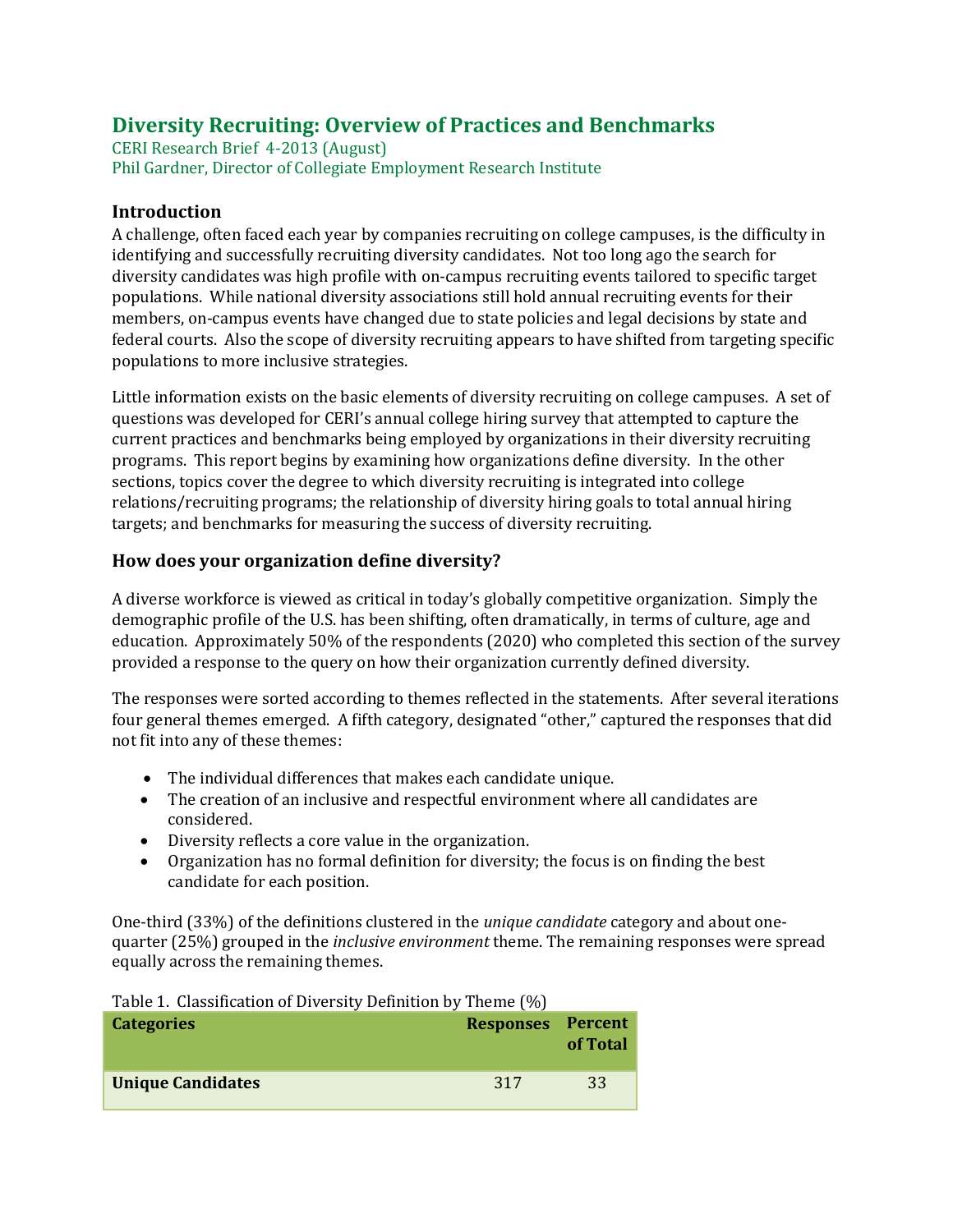| <b>Inclusive &amp; Respectful Environment</b> | 231 | 24 |
|-----------------------------------------------|-----|----|
| <b>Core Organizational Value</b>              | 154 | 16 |
| Do not define diversity - seek the Best Hire  | 142 | 15 |
| <b>Other definitions</b>                      | 124 | 13 |
| Total                                         | 968 |    |

Once the responses were sorted into a theme group, the responses were again examined to see if their definition made specific reference to characteristics in the candidates they were seeking, such as ethnicity, gender, age, or socio-economic status, for example. Overall, 38% of the responses made reference to a specific characteristic(s). The unique candidate group revealed the highest level of referencing characteristics at 66% with the most common descriptors being women, African-American and Hispanic students. For the other themes specific references were made by less than 30% of respondents

| Table 2. Reference to Specific Candidate Characteristics by Definition Category (%) |  |
|-------------------------------------------------------------------------------------|--|
|                                                                                     |  |

| <b>Response</b>                   | <b>Total</b> | <b>Reference</b><br>(%) | <b>No Reference</b><br>(%) |
|-----------------------------------|--------------|-------------------------|----------------------------|
| <b>Difference in Candidates</b>   | 317          | 66                      | 34                         |
| <b>Inclusive Environment</b>      | 231          | 29                      | 71                         |
| <b>Core Value/Enhance Company</b> | 154          | 25                      | 75                         |
| <b>No Definition/Best Hire</b>    | 142          | 19                      | 81                         |
| <b>Other</b>                      | 124          | 18                      | 82                         |
| <b>Total</b>                      | 968          | 38                      | 62                         |

## **College Recruiting Programs**

Slightly more than 55% of 2020 employers opted for phrase, "our organization does not have a defined diversity program." Three quarters of employers with fewer than 100 employees did not have defined programs. On the other hand, only 23% of large companies with more than 4000 employees did not have defined programs. Only 8 percent of respondents reported that they had diversity hiring targets. However, slightly more than 22% of large organizations did set annual diversity recruiting targets. One-third of these organizations (55% of large organizations) have established diversity guidelines to follow throughout their recruiting and hiring process.

Table 3. Type of Diversity Program, Overall and Organizational Size (%)

| $10 - 100$ $101 - 500$ $501 - 4000$ $>4000$<br>Definitio Numbe Percentag 9 or |  |
|-------------------------------------------------------------------------------|--|
|-------------------------------------------------------------------------------|--|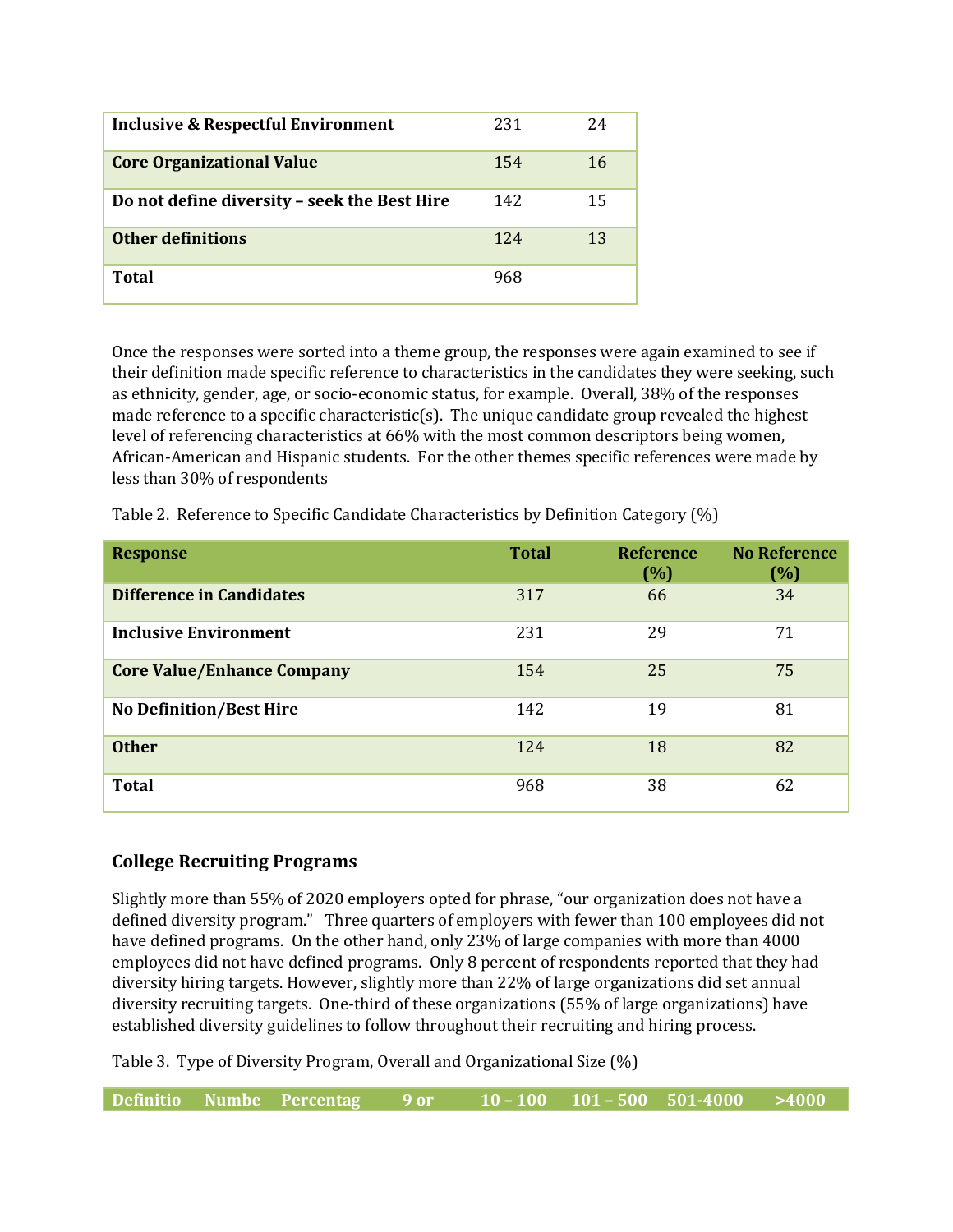| $\mathbf n$                                                                                                                  | $\mathbf{r}$ | e All | fewer<br>employee<br>S. | employee<br>S | employee<br>S | employee<br>S | employee<br>S |
|------------------------------------------------------------------------------------------------------------------------------|--------------|-------|-------------------------|---------------|---------------|---------------|---------------|
| My<br>organization<br>does not<br>have a<br>defined<br>diversity<br>program for<br>college<br>recruiting.                    | 1141         | 56    | 75                      | 72            | 59            | 44            | 23            |
| My<br>organization<br>has diversity<br>guidelines<br>(expectation<br>s) but does<br>not set<br>specific<br>hiring<br>targets | 720          | 36    | 22                      | 25            | 36            | 45            | 55            |
| <b>My</b><br>organization<br>sets actual<br>diversity<br>hiring<br>targets<br>annually.                                      | 159          | 8     | 3                       | 3             | 5             | 10            | 22            |

When we examine diversity programs by economic sector, the results show:

- Agriculture, Real Estate & Leasing (small numbers of respondents), Information Services, Arts& Entertainment, and Administrative Services are more likely not to have defined diversity programs for college recruiting.
- Government, Health Care, Educational Services, and Retail are more likely to have diversity guidelines.
- Accommodations (Hospitality), Government, Manufacturing, and Educational Services are more likely to have actual diversity hiring targets.

| <b>Definition</b>                                                                                                     | <b>AG</b> | <b>OIL</b> | <b>UTIL</b>    | <b>CONS</b><br>П | <b>MANU</b><br>F | WHOL<br>E. | <b>RETAIL</b> | <b>TRANS</b> | <b>INFS</b><br>ER | <b>FIN/IN</b><br>S |
|-----------------------------------------------------------------------------------------------------------------------|-----------|------------|----------------|------------------|------------------|------------|---------------|--------------|-------------------|--------------------|
| My<br>organization<br>does not have<br>a defined<br>diversity<br>program for<br>college<br>recruiting.                | 75        | 50         | 52             | 53               | 51               | 67         | 44            | 56           | 71                | 55                 |
| My<br>organization<br>has diversity<br>quidelines<br>(expectations)<br>but does not<br>set specific<br>hiring targets | 19        | 35         | 44             | 40               | 37               | 29         | 46            | 36           | 26                | 36                 |
| My                                                                                                                    | 6         | 15         | $\overline{4}$ | 7                | 12               | 5          | 9             | 8            | 3                 | 9                  |

#### Table 3. Diversity Programs by Economic Sector (%)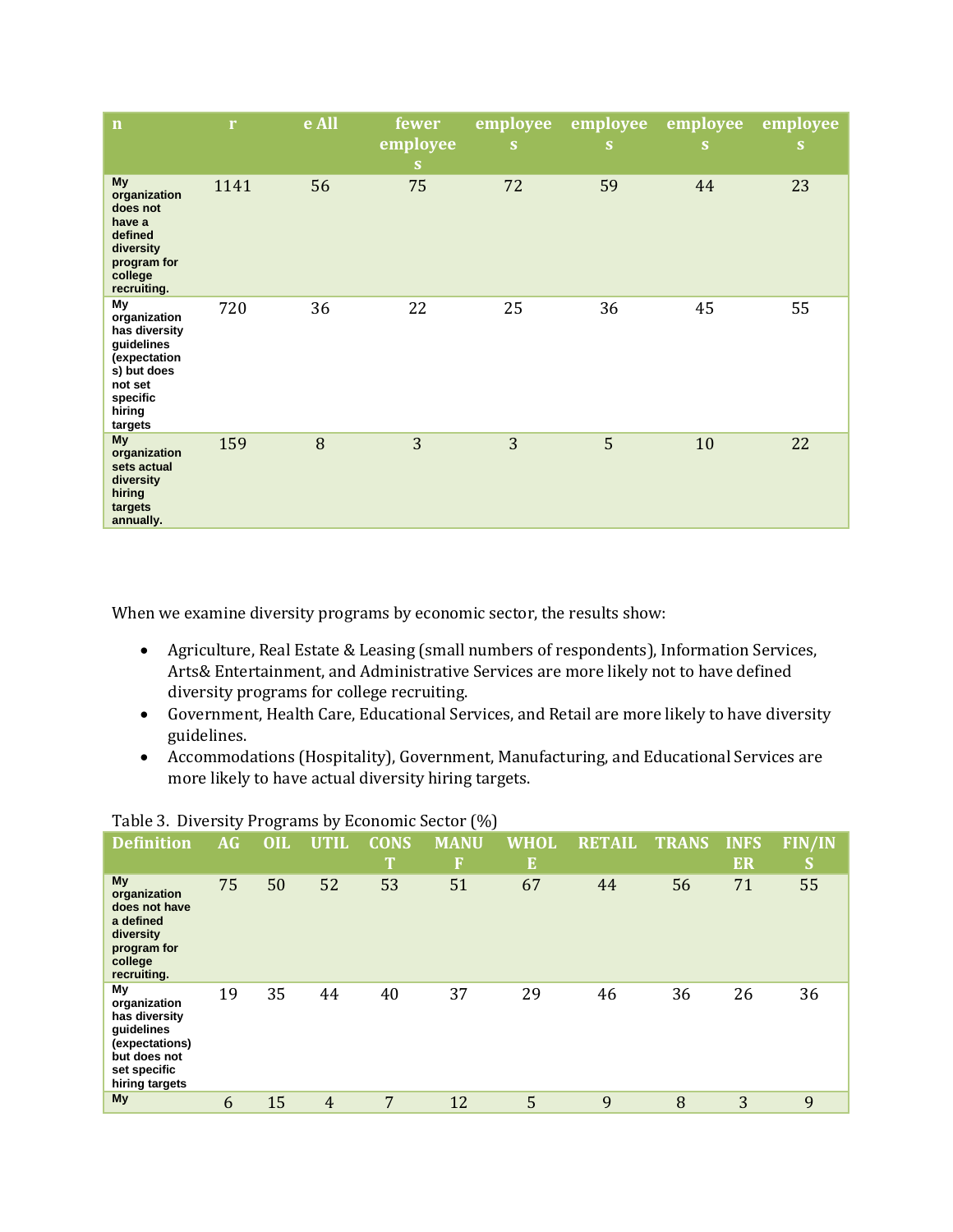| organization<br>sets actual<br>diversity hiring<br>targets<br>annually.                                                          |               |             |                         |                |              |                    |             |               |             |
|----------------------------------------------------------------------------------------------------------------------------------|---------------|-------------|-------------------------|----------------|--------------|--------------------|-------------|---------------|-------------|
| <b>Number of</b><br><b>Respondents</b>                                                                                           | 32            | $20*$<br>27 | 73                      |                | 343<br>42    | 54                 | 66          | 66            | 162         |
| <b>Definiti</b>                                                                                                                  | <b>RES/LS</b> | <b>PROF</b> | <b>ADMS</b>             | <b>EDU</b>     | <b>HEALT</b> | <b>ARTS&amp;EN</b> | <b>ACCO</b> | <b>NONPRO</b> | <b>GOVT</b> |
| <b>on</b>                                                                                                                        |               | <b>SV</b>   | $\overline{\mathbf{V}}$ | $\overline{C}$ | H            | T                  | M           |               |             |
| My<br>organizatio<br>n does not<br>have a<br>defined<br>diversity<br>program for<br>college<br>recruiting.                       | 89            | 66          | 72                      | 44             | 51           | 72                 | 44          | 59            | 35          |
| My<br>organizatio<br>n has<br>diversity<br>quidelines<br>(expectatio<br>ns) but<br>does not<br>set specific<br>hiring<br>targets | 6             | 30          | 20                      | 46             | 46           | 28                 | 32          | 36            | 50          |
| My<br>organizatio<br>n sets<br>actual<br>diversity<br>hiring<br>targets<br>annually.                                             | 6             | 5           | 8                       | 10             | 3            |                    | 24          | 6             | 15          |
| <b>Number of</b><br>Respondent<br>s                                                                                              | $18*$         | 493         | 39                      | 131            | 90           | 32                 | $25*$       | 160           | 136         |

\* Small number of respondents in cell statistics may not be valid.

# **Relationship between Diversity Initiatives and College/University Relations/Recruiting Programs**

Nearly three quarters of these organizations reported that their college hiring diversity initiatives were integrated into their overall college hiring and university relations programs. The distribution between integrated programs and stand alone programs was similar across organizational size.

Table 4. Integrated or Stand Alone Diversity Programs (%)

| <b>Options</b>                                                                                                   | Percentage<br><b>All</b> | 9 or fewer<br>employees | $10 - 100$<br>employees | $101 - 500$<br>employees | 501-4000<br>employees | >4000<br>employees |
|------------------------------------------------------------------------------------------------------------------|--------------------------|-------------------------|-------------------------|--------------------------|-----------------------|--------------------|
| Our diversity<br>initiatives are<br>an integrated<br>part of our<br>college and<br>university<br>hiring program. | 74                       | 63                      | 74                      | 69                       | 69                    | 82                 |
| Our diversity<br>hiring program<br>is a separate<br>function from<br>our college/                                | 26                       | 37                      | 26                      | 31                       | 31                    | 18                 |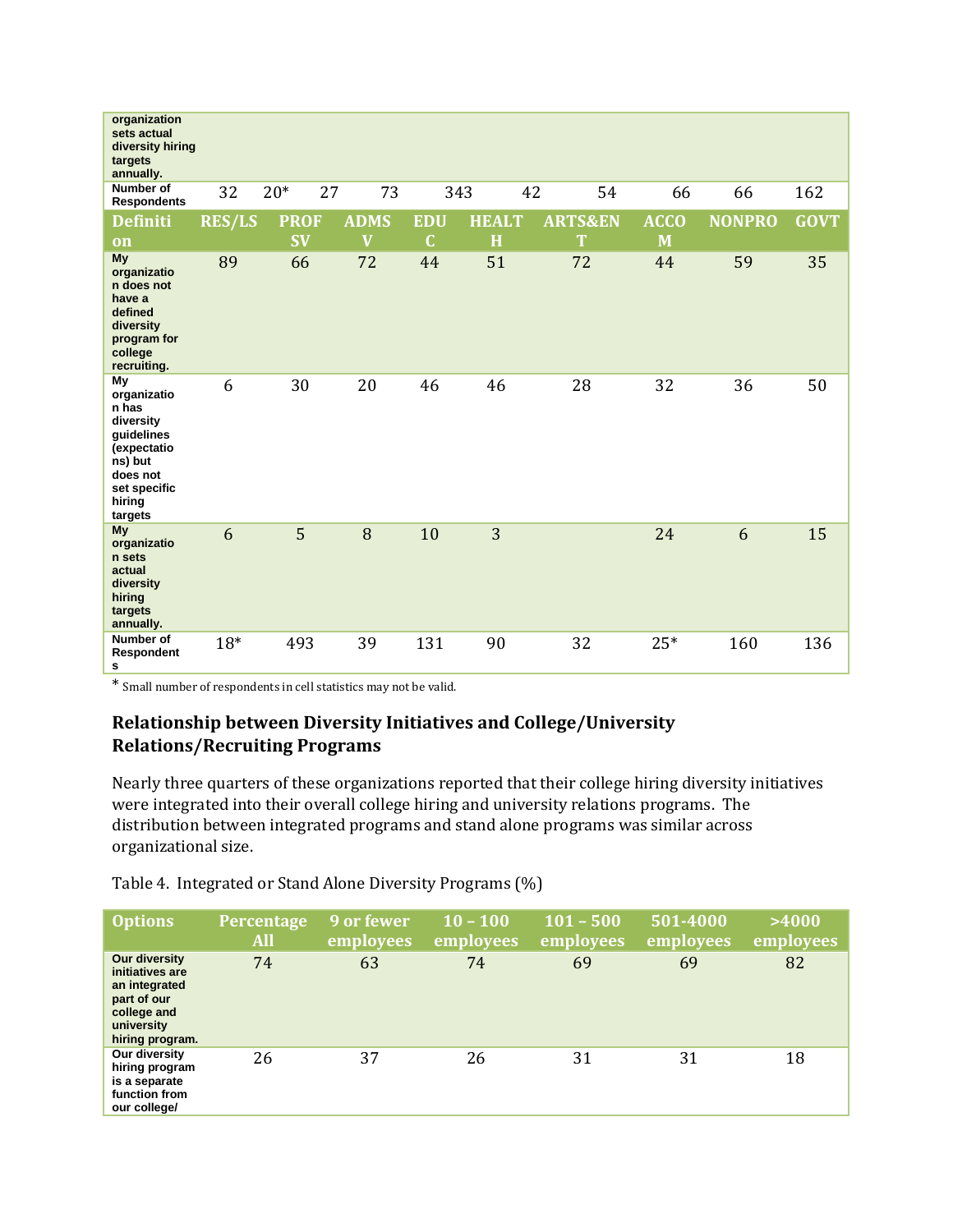Agriculture employers were more likely to have diversity programs separate from their college and university hiring program – 43% had separate programs. Arts & Entertainment also had more employers selecting the separate option but the number of observations contributing information was small.

## **New Hiring Targets Earmarked for Diversity Candidates**

These organizations indicated that approximately 30% of their total college hiring targets for 2012- 2013 was designated as diversity hires. A comparison across organizational size found a very consistent pattern with between 25% and 30% of total targets being designated for diversity recruitment. The one exception was in the very small organizational size group (9 or fewer employees) where over 60% of total targets were diversity hires. The number of responses in this group is small compared to the total number of responses this group who contributed hiring information. Caution should be used in interpreting the implications of this finding, as the contributors may be a very unique subset of the total respondents from very small employers. Also the number of total hires is small, between one and five new hires, which can shape the percentage calculations.

|             | <b>AU</b> |    | employees employees employees employees employees |    |    | >4000 |
|-------------|-----------|----|---------------------------------------------------|----|----|-------|
| <b>Mean</b> | 31        | 62 |                                                   | 30 | 25 | 29.   |
| Median      | 25        | 70 |                                                   | 25 | 20 | 30    |

Table 5. Percentage of Total College Hiring Targets Designated as Diversity Hires (%)

Sectors with the highest targets for diversity hires included Retail (49% -- mean), Non-profits (44% -- mean), and Professional & Scientific Services (40% -- mean). Oil, Utilities, Construction and Transportation had the lowest percentage of total hires targeted for diversity candidates at 20% or less.

## **Basis for Targets**

When ask what parameters determine the basis for their diversity targets, these respondents indicated that the targets were generally established for the entire hiring class and not shaped by degree or job function. Between 62% and 74% (depending on size) based their targets on the overall class. Slightly less than 20% employed both degree level and job function to establish targets. Fewer organizations used degree level or job function exclusively.

|                                               | <b>Percentage</b><br>All | 9 or fewer<br>employees | $10 - 100$<br>employees | $101 - 500$<br>employees | 501-4000<br>employees | >4000<br>employees |
|-----------------------------------------------|--------------------------|-------------------------|-------------------------|--------------------------|-----------------------|--------------------|
| Per degree level                              |                          | 10                      |                         |                          |                       |                    |
| Per function for<br>which the<br>candidate is | 14                       | Q                       | 14                      | 14                       |                       | 17                 |

Table 5. Parameters Used to Establish Diversity Hiring Targets (%)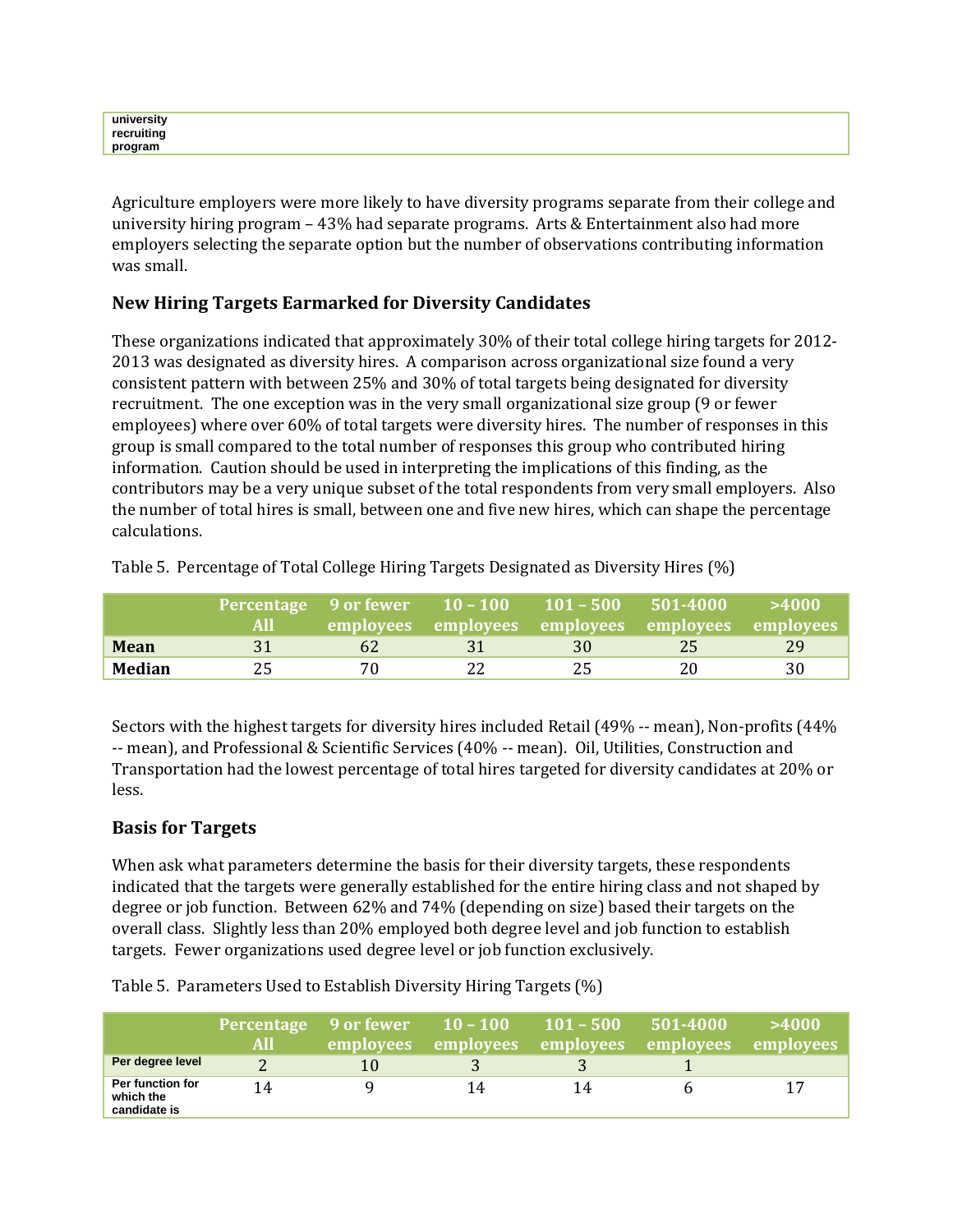| being hired                                                                  |    |    |    |    |    |    |
|------------------------------------------------------------------------------|----|----|----|----|----|----|
| <b>Both degree</b><br>and function                                           | 17 | 19 | 14 | 19 | 18 | 14 |
| <b>Overall hiring</b><br>class (not<br>specific to<br>degree or<br>function) | 67 | 62 | 69 | 64 | 74 | 69 |

Comparison across economic sector revealed that most of the sectors focused on the overall hiring class as their parameter. Some exceptions were observed: for Oil 60% indicated that their parameter was both degree and function, and for Professional & Scientific Services 19% selected both degree and function and 16% opted for function.

## **Success in Achieving Diversity Hiring Targets**

Respondents were asked to indicate how successful their organizations were in achieving their hiring targets based on the parameters chosen to set the targets. The mean scores suggest that these organizations achieve moderate success in the diversity hiring. Small employers (101 – 500 employees) and large employers reported the highest level of success with 40% indicating they were *quite* to *very successful*. The one group that reported slightly less success where mid-size companies with only 25% rating their diversity programs as *quite* or *very* successful.

|                                        | Percentage<br><b>All</b> | 9 or fewer<br>employees | $10 - 100$<br>employees | $101 - 500$<br>employees | 501-4000<br>employees | >4000<br>employees |
|----------------------------------------|--------------------------|-------------------------|-------------------------|--------------------------|-----------------------|--------------------|
| <b>Not</b><br><b>Successful</b>        | $\overline{4}$           |                         | 7                       | 3                        | $\overline{4}$        | 3                  |
| Somewhat<br><b>Successful</b>          | 26                       | 25                      | 29                      | 21                       | 38                    | 20                 |
| <b>Moderately</b><br><b>Successful</b> | 35                       | 19                      | 34                      | 36                       | 34                    | 38                 |
| Quite<br><b>Successful</b>             | 24                       | 34                      | 21                      | 27                       | 16                    | 28                 |
| <b>Very</b><br><b>Successful</b>       | 11                       | 22                      | 10                      | 13                       | 8                     | 12                 |
| Mean                                   | 3.1                      | 3.5                     | 3.0                     | 3.3                      | 2.9                   | 3.2                |

Table 7. Success of Diversity Program (% and mean)

Sectors reporting higher level of success than the overall mean of 3.1 included Accommodations (Hospitality) and Administrative Services, both with a mean of 3.6, Oil (mean = 3.4), and Retail, Health Care, and Non-profits, all with a mean of 3.3. Sectors that felt that their diversity recruiting efforts were not as successful as the other sectors were Agriculture, Utilities, Educational Services, Arts & Entertainment, and Government – all with a mean of 2.8.

## **Cost of a Diversity Hire Compared to a Non-diversity Hire**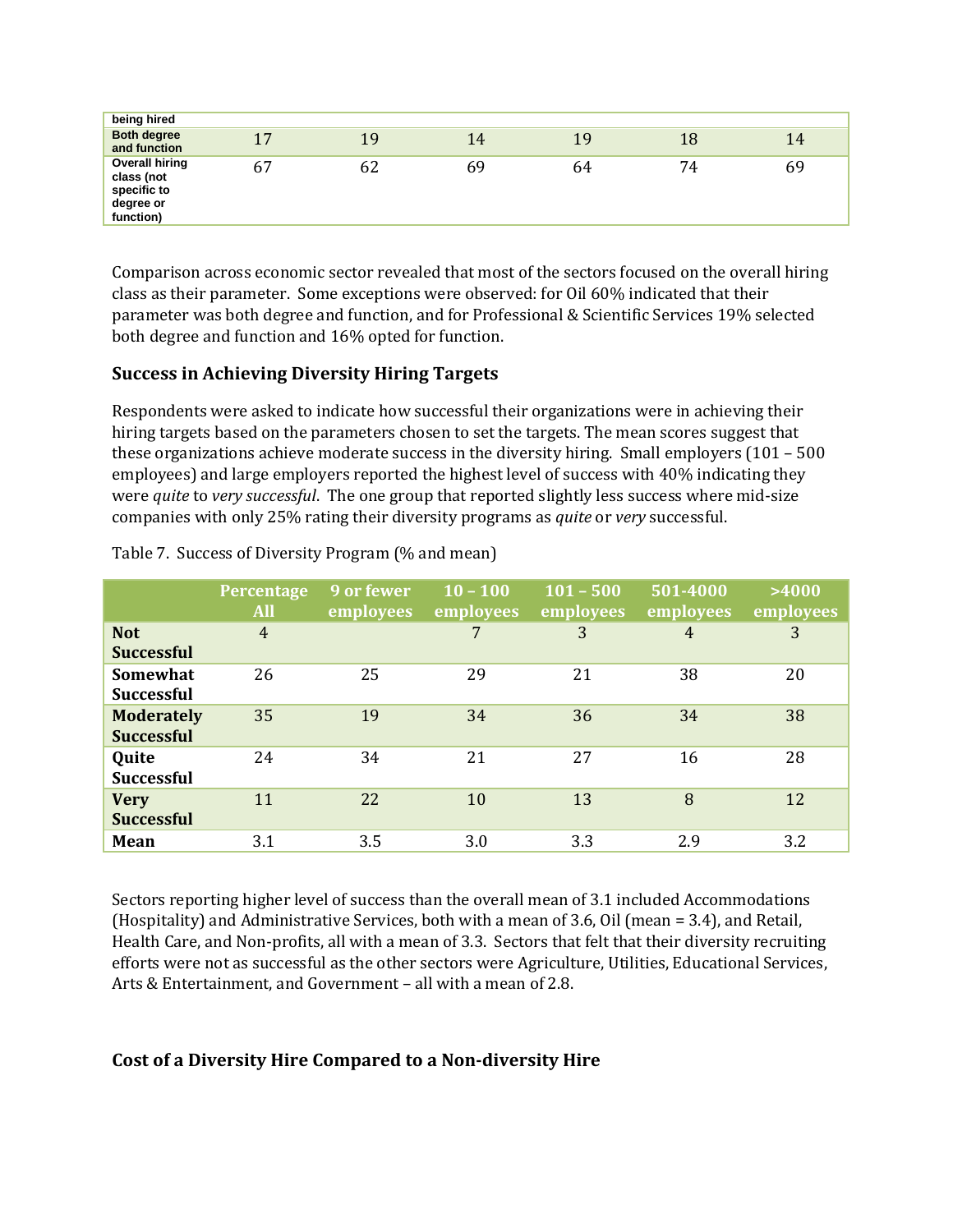The Institute is frequently asked if organizations find it more costly to recruit diversity candidates than non-diversity candidates. According the vast majority (above 85%) of these respondents, the cost of hiring diversity and diversity candidates are about the same. Very few indicate that it costs less to make a diversity hire than a non-diversity hire.

|                              | Percentage<br><b>All</b> | 9 or fewer<br>employees | $10 - 100$<br>employees | $101 - 500$<br>employees | 501-4000<br>employees | >4000<br>employees |
|------------------------------|--------------------------|-------------------------|-------------------------|--------------------------|-----------------------|--------------------|
| <b>Cost More</b><br>per Hire | 13                       |                         | 13                      |                          | 11                    | 19                 |
| Cost the<br><b>Same</b>      | 86                       | 93                      | 85                      | 92                       | 89                    | 80                 |
| <b>Cost Less</b><br>per Hire |                          |                         |                         |                          |                       |                    |

Table 8. Cost Comparison between Diversity Hire and Non-diversity Hire (%)

If the cost per diversity hire is more, what is the percentage above the cost of a non-diversity hire:

- Mean: 26%
- Median: 31%

If the cost per diversity is less, what is the percentage below the cost of a non-diversity hire:

- Mean: 30%
- Median: 28%

## **Activities that Comprise Diversity Recruiting Strategy**

Employers can utilize a variety of activities in their diversity recruiting strategies. The most frequently selected options are partnering with core campuses by connecting with academic units or involvement with professional student organizations. Another important strategy is to leverage the diversity and affinity groups within their organizations to be proactive in indentifying diversity talent. Employers are less likely to attend diversity conferences whether they are national or regional in scope, partner with scholarship programs, or partner with leadership, tutoring or other targeted group programs.

When organizational size is taken into consideration, the mix of strategies varies according to size. Very large companies, those with staff and financial resources, tend to be involved in all these options. Nearly 30% report that attending national diversity conferences is an essential part of their diversity strategy. (Mid-size employers are more likely to attend regional diversity conferences.) Large organizations really focus on building connections to important academic programs and working with student professional organizations with nearly 50% say these options are essential elements of their programs. Only about 20% are strong supporters of scholarship and leadership programs.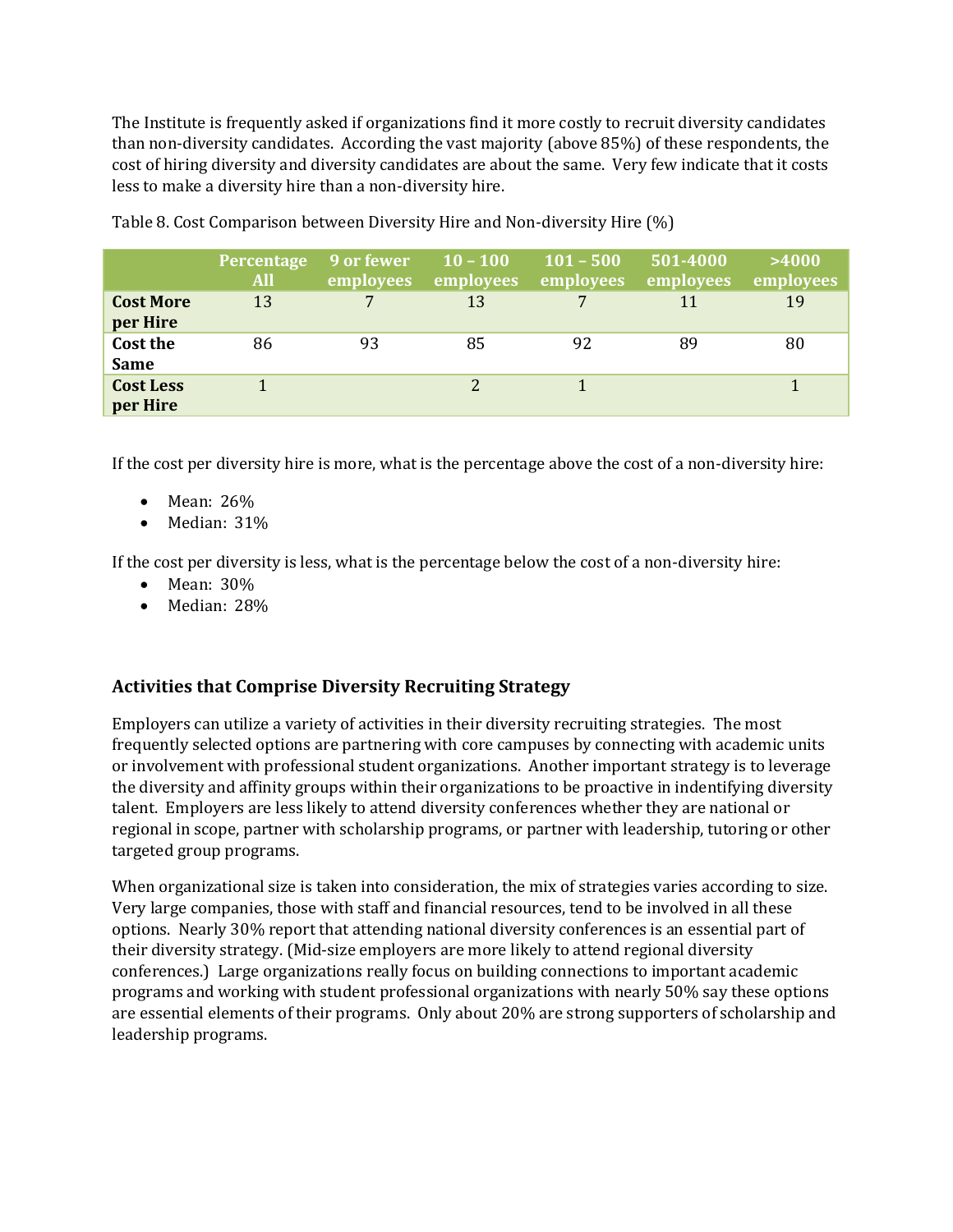Small employers (organizations with fewer than 500 employees) use a limited number of these strategies. Primarily they rely on partnerships with faculty (directly back to their advisor) and student organizations.

|                                                                                          | <b>Strategy</b> | <b>Not a Part of Some Extent</b> | <b>Moderate</b><br><b>Extent</b> | Quite an<br><b>Extent</b> | <b>Key Part of</b><br><b>Strategy</b> |
|------------------------------------------------------------------------------------------|-----------------|----------------------------------|----------------------------------|---------------------------|---------------------------------------|
| <b>Attend Diversity</b><br><b>National</b><br>Conference(s)                              | 61              | 14                               | 11                               | 6                         | 8                                     |
| <b>Attend Regional</b><br><b>Diversity</b><br>Conference(s)                              | 56              | 16                               | 16                               | 7                         | 5                                     |
| <b>Partner with</b><br><b>Academic Units</b><br>at Core Schools                          | 28              | 19                               | 26                               | 17                        | 10                                    |
| <b>Partner with</b><br><b>Student</b><br><b>Organizations</b>                            | 30              | 19                               | 23                               | 18                        | 10                                    |
| <b>Partner with</b><br>Scholarship<br><b>Programs</b>                                    | 58              | 17                               | 13                               | $\overline{7}$            | 5                                     |
| <b>Sponsor</b><br><b>Programs</b><br>(leadership,<br>tutoring)<br><b>Targeted Groups</b> | 56              | 14                               | 15                               | 11                        | 4                                     |
| Leverage<br><b>Internal</b><br><b>Affinity/Diversity</b><br><b>Groups</b>                | 38              | 17                               | 21                               | 16                        | 8                                     |

Table 9. Activities that Organizations Use in their Diversity Programs (%)

Categories were collapsed into two groups: one included *not a part* to *some extent*, and the second group included *moderate* to *key* strategy. Comparisons by economic sector revealed:

- Oil (62%), Information Services (46%), Administrative Services (38%), Manufacturing (33%) and Accommodations/Hospitality (33%) included attending national diversity conferences as an important strategy.
- In addition to the sectors noted in bullet one, Information Services, Financial Services/Insurance, and Government used regional diversity conferences among their diversity program strategies.
- Most sectors partnered with academic units to identify diversity talent. Sectors, where this strategy was least likely to be chosen, included Agriculture (33%), Construction (39%), Non-profits (37%), Educational Services (40%) and Professional & Scientific Services (41%).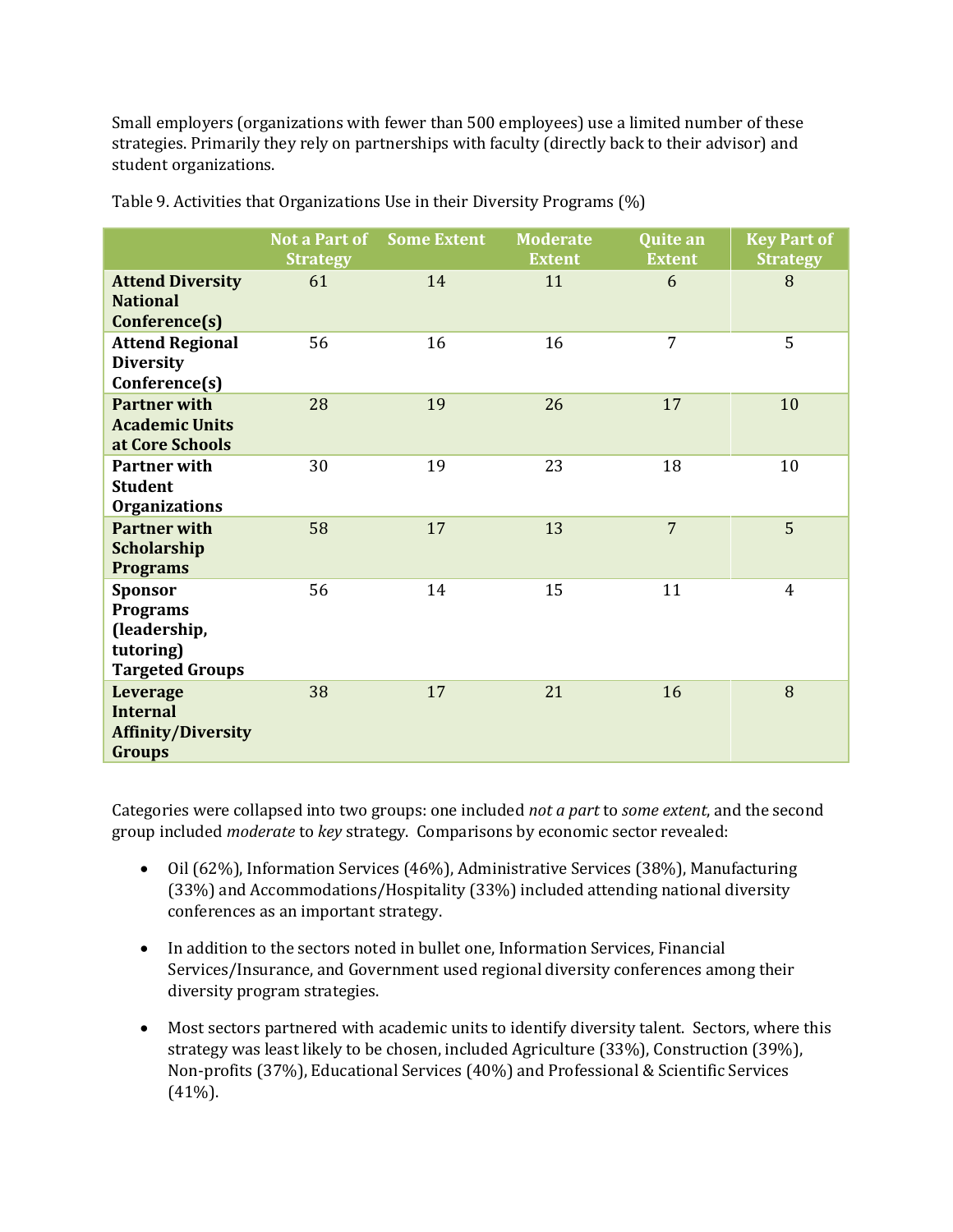- Involvement in student organizations was a strategy by employers in nearly all sectors employed. The exceptions were Agriculture (25%), Arts & Entertainment (25%) and Educational Services (32%).
- Generally less than one-third of employers in each economic sector participated in scholarship programs. The one exception was the Oil sector where 86% of respondents checked they were using this approach in developing diversity talent.
- Leadership programs were more actively pursued by Agriculture, Oil, Utilities and Accommodations/Hospitality (50%) than employers from other sectors.
- Leveraging internal diversity/affinity groups was employed throughout all sectors but appeared to fall into two clusters. The first clustered around one-third of the employers in each sector using this option. The second cluster found more than 50% of employers in the sector using this option which included: Agriculture, Utilities, Manufacturing, Transportation, Financial Services/Insurance, and Non-profits.

# **Key Benchmarks for Monitoring Diversity Program Success**

Benchmarks are helpful in that they allow an organization to compare how they did against a large national sample. The sector information may not be an accurate reflection of all comparable organizations due to sample size limitations. This factor needs to be considered when comparing these benchmarks against an organization's yearly performance.

Two benchmarks were included in this study: the *full-time offer acceptance rate* which is based on the total number of diversity offers extended and the total number accepted; and the *diversity composition* of the total hiring class for 2011-2012. The full-time acceptance rate could be compared against the same benchmark for non-diversity hires.

**Benchmark – Acceptance Rate**: The acceptance rate (the number of acceptances received divided by the number of full-time offers extended) for your diversity candidate pool from the past academic year 2011-2012.

- Mean: 67.5%
- Median: 80%
	- o Sectors noticeably below the mean: Agriculture (55%), Information Services (32%), and Administrative Services (40%).
	- o Sectors noticeably above the mean: Wholesale Trade (82%), Utilities (80%), and Non-profits (73%).

**Benchmark – Acceptance Rate Comparison**: The acceptance rate (the number of acceptances received divided by the number of full-time offers extended) for your non-diverse candidate pool from the past academic year (2011-2012).

- Mean: 72%
- Median: 80%
	- o Sectors noticeably below the mean: Administrative Services (40%), Information Services (52%), Government (64%), and Transportation (64%).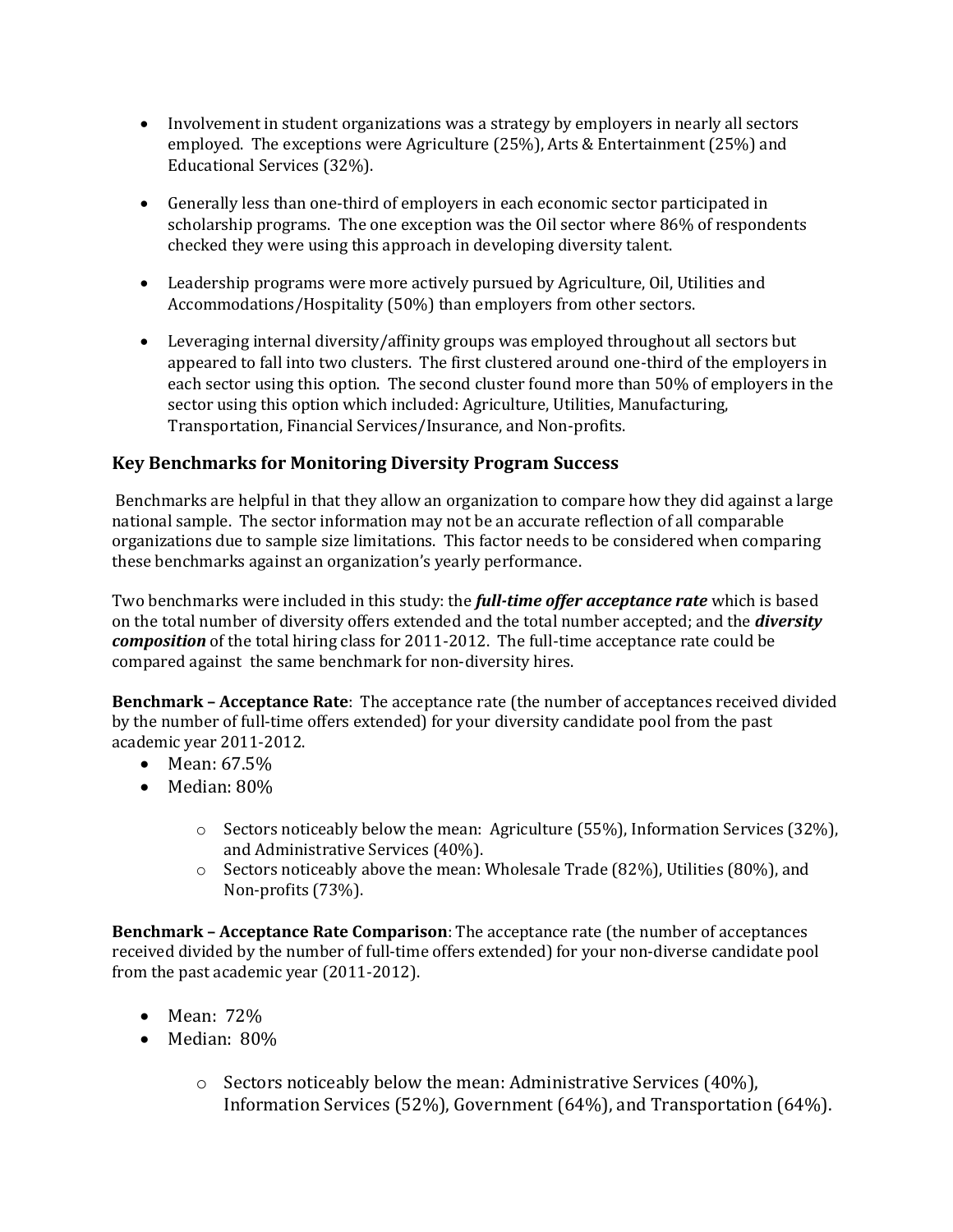o Sectors noticeably above the mean: Agriculture (82%), Oil (80%), Professional & Scientific Services (80%), and Accommodation/Hospitality (80%).

**Benchmark – Composition of Diversity Hires in Total New Hires**: Based upon the total number of new college hires made in 2011-2012 academic year, the percentage of diversity hires among the total group of new hires was:

- Mean: 32%
- Median: 28%

These figures are close to the projected hiring targets for diversity candidates among total hires that were discussed previously.

- o Sectors noticeably below the mean: Information Services (12%), Oil (15%), Construction (17%), Transportation (18%), Administrative Services (15%), Financial Services/Insurance (20%) and Accommodations/Hospitality (22%).
- o Sectors noticeably above the mean: Non-profits (47%), Retail (45%), and Professional & Scientific Services (39%).

Size of organization comparisons revealed only slight differences. The acceptance rates for both diversity and non-diversity were fairly similar across the five groups. Diversity acceptance rates (mean) ranged from 64% to 70% with organizations with 10 to 500 employees at the lower end. Non-diversity acceptance (mean) rates ranged from 66% to 75% with organizations with 10 to 100 employees at the lower end. Composition of hiring class revealed about one-third were diversity hires. Mid-size organizations (501 to 3999 employees) reported the lowest percentage of diversity hires at 24%. Very small organizations reported nearly 46% of all hires were diversity hires. This last figure has to be used with caution due to the small number of observations (less than 30) and low number of hires per organization made by these organizations.

#### **Organizations that Designate Recruiting at Historically Black Colleges and Hispanic Designated Institutions**

Some organizations indicated that they recruited at Historically Black Colleges & Universities and at Hispanic serving colleges and universities as part of their recruiting program. Several differences were found for the organizations recruiting at these designated institutions:

- More likely to have diversity guidelines (56%) and diversity targets (20%).
- Diversity recruiting efforts more likely to be integrated into college relations efforts (87%).
- More likely to attend national (41%) and regional (54%) diversity conferences.
- More likely to reach out to student organizations (60%) and sponsor leadership programs (40%).
- Higher acceptance rates for full-time offers with those attending HBCU (73%) and Hispanic serving institutions (77%).